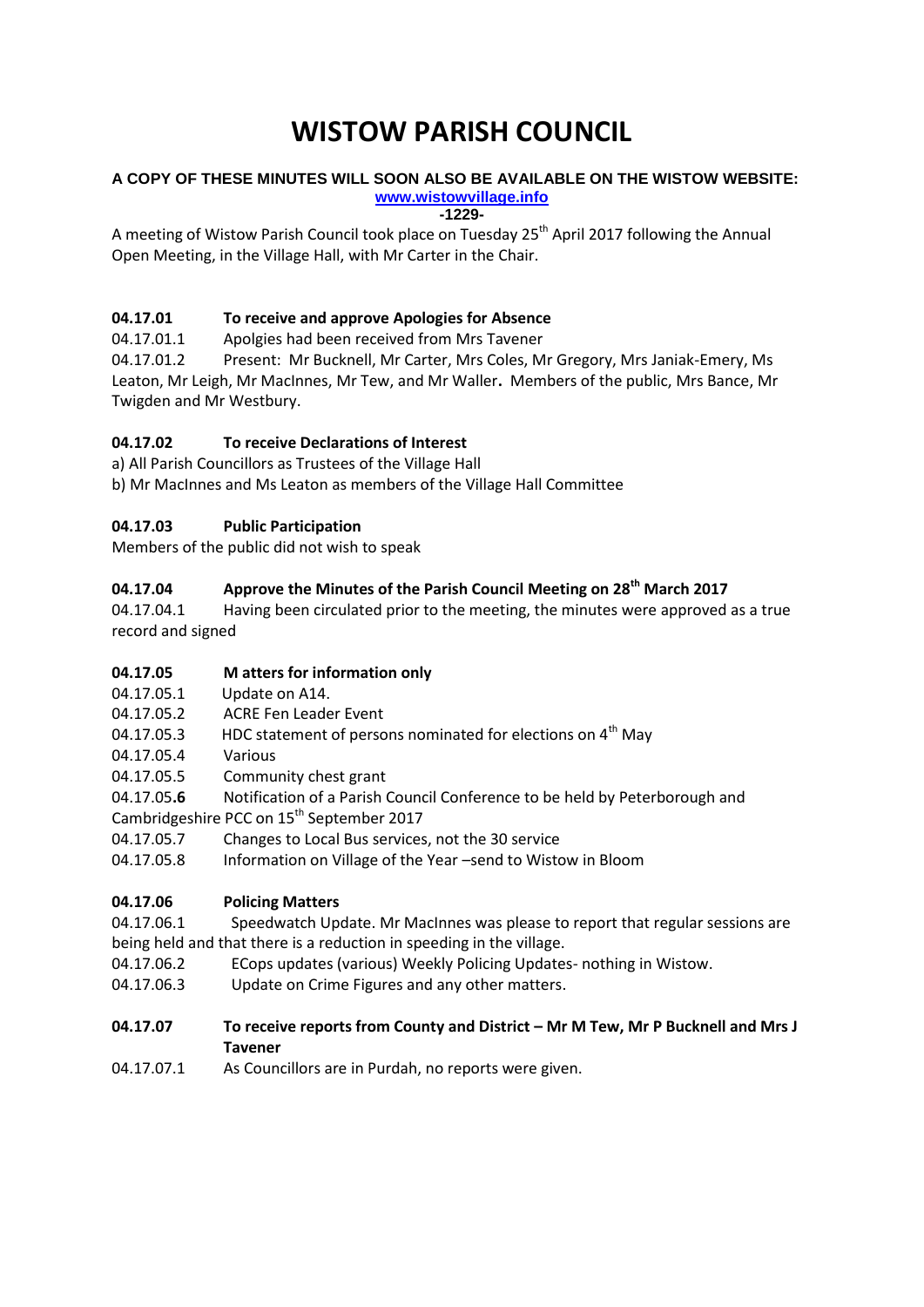**-1230-**

# **04.17.08 Finance**

a) The Final Financial Statement and Cashflow for 2016/2017 was approved ready for submission of the annual audit. b) The Financial Statement and Cashflow for April was approved c) Payment of following amounts was approved and cheques signed: Westcotec, MVAS 63570.00 Water bill **E** 26.23 CGM grass cutting E 621.60 Clerks salary and expenses £ 322.56

**04.17.08** Income for April: Precept £11,550 Contribution to speedwatch from Woodwalton PC £200 Training, Warboys £185, Wyton £92.50 and Alconbury £46.25

# **04.17.09 Correspondence**

- 04.17.09.1 Letter from PCC regarding brick steps to the rear of the Church, these would be assessed, bearing in mind that the Church is a listed building and permission would be required for any work. It was also noted that the wall at the Rectory was in poor order.
- 04.17.09.2 Letter from EACH requesting a donation, declined
- 04.17.09.3 Email from Wistow in Bloom asking the Parish Council to purchase a planter. It was agreed to look at the possibility of a grant from the Red Tile Wind Farm Trust. The Clerk would obtain the information and let Mrs Telling know.

## **04.17.10 To consider any Planning Applications received and planning related issues**

04.17.10.1 17/00717/HHFU, 11 Bridge Street, Wistow Proposed kitchen and garden room extension to rear of property. Approval was recommended.

## **04.17.11 Highways Report/Traffic Matters**

04.17.11.1 MVAS is ordered, invoice to be paid prior to delivery, this was agreed. No news on installation of the poles.

04.17.11.2 Any outstanding highways issues

## **04.17.12 Maintenance Issues**

- 04.14.12.1 Playground update on works and grant application, Mr Carter and Mr MacInnes. This was ongoing and pricing was still being received. It was noted that the grass cutting in the playground was unsatisfactory, the Clerk had also noticed that paths were not being blown back after cutting and the verge outside the cemetery was not being cut as requested. She would contact CGM. The Clerk would contact Mr Burton to remove another bough from a tree in the playground and also ask him to pollard the limes on Mill Road when appropriate.
- 04.17.12.2 Playground rota/risk assessment forms, March Mr MacInnes, April Mr Gregory, May Mr Leigh.